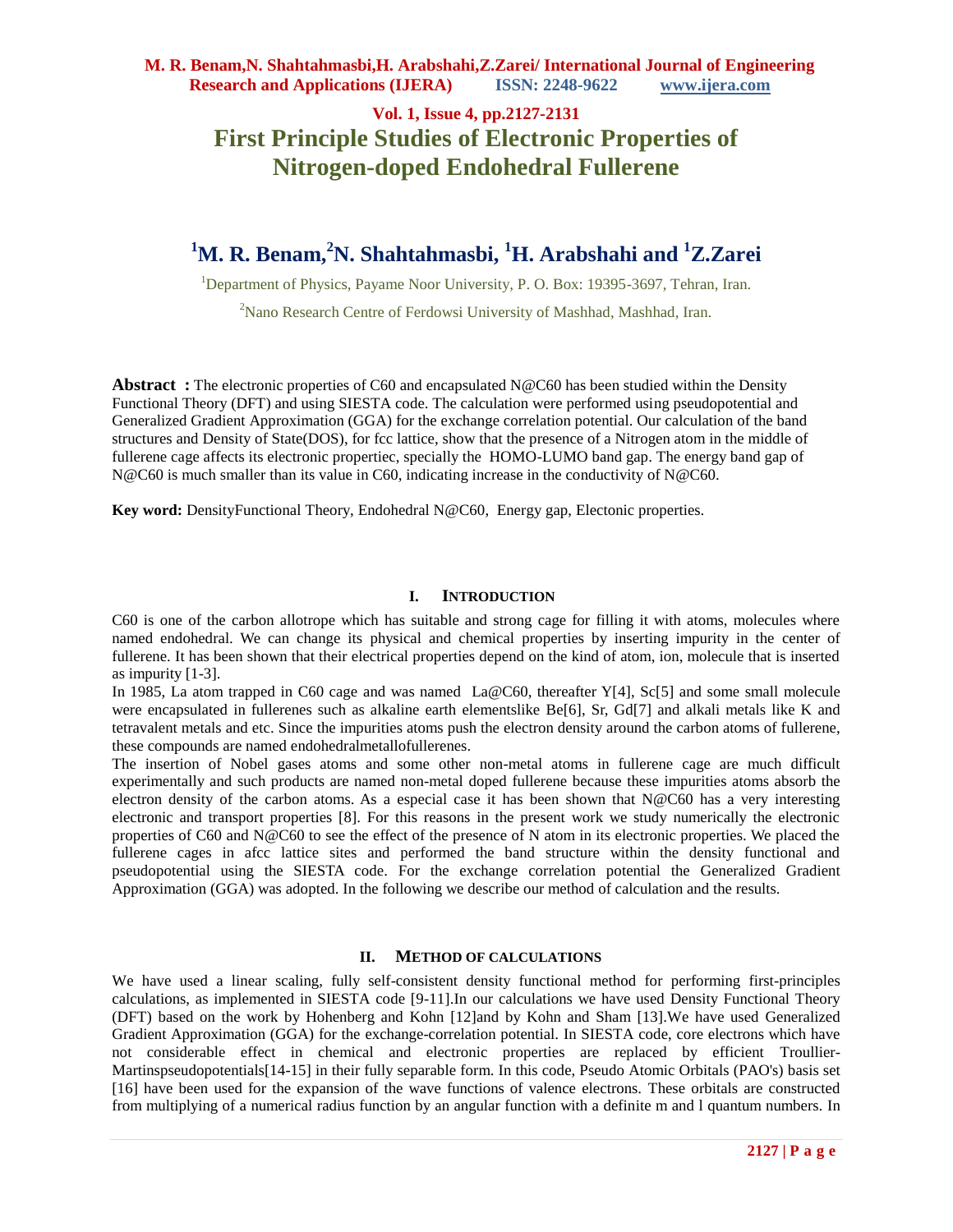## **Vol. 1, Issue 4, pp.2127-2131**

this study, we have calculated DOS and band gap energy of an encapsulated N@C60.From the available basis set in the code, DZP (Double Zeta plus Polarization) was chosen.

We have used supercell approximation. The relaxed supercell wasafce box with the length of 16.26 A°. The diameter of C60 was 7.067 A˚.

There is two important parameters in SIESAT code which should be optimized correctly for saving time and also to have an acceptable precision in calculations. These parameters are Kgrid-cutoff and Mesh-cutoff energy.The Mesh-Cutoff energy is used for the calculations in the plane wave expansion of potential integrals. According to the converging of total energy with respect to Mesh-Cutoff energy (Fig.1) it was chosen to be 550 Ryd. The optimized Kgrid-cutoff was chosen from converging total energy to be 7 A˚ .



Figure 1. The change of total energy with Mesh-cutoff.

### **III. RESULTS AND DISCUSSION**

The structure N@C60 molecule with the line of high symmetry in the first Brilloen Zone has been shown in Fig. 2. The length of single bond C–C and doble bond C=C,after relaxation, was 1.44 A˚ and 1.39 A˚, respectively. These results are in agreement with the other researcher's results [17].



Figure 2. N@C60 molecule (left) and the first Brilloen Zone with the lines of high symmetry(right).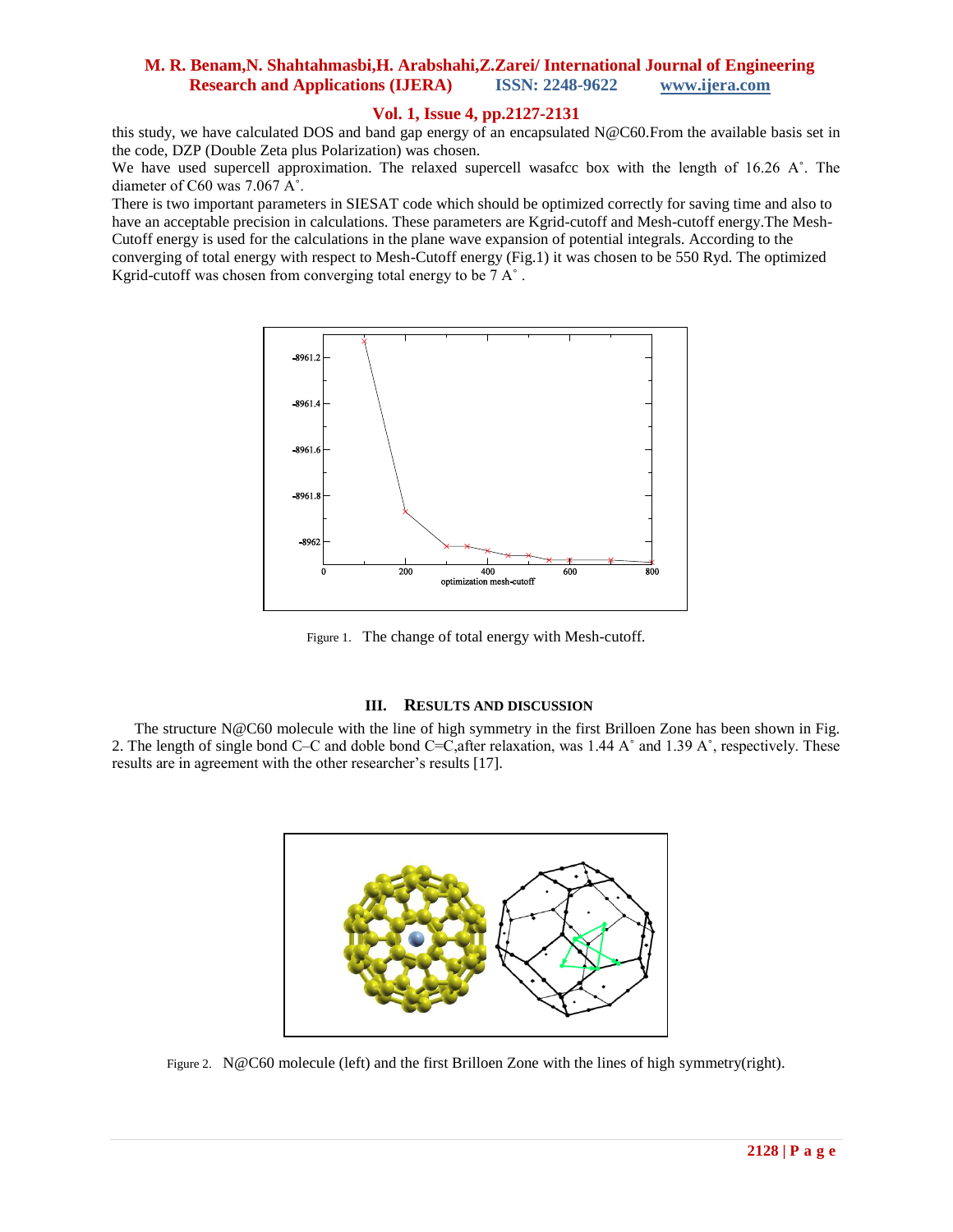## **Vol. 1, Issue 4, pp.2127-2131**

The band structure and Density of State(DOS) of pure C60 has been shown in Fig. 3 and 4. We see that the distance between its highest occupied molecular orbital (HOMO) and its lowest unoccupied molecular orbital (LUMO) is about 1.63 eV which show pure C60 molecule have a semiconductor character. This energy gap is comparable with the other researcher's theoretical works which is 1.64[18] and 1.72[19]eV.



Figure 3. Band structure of pure C60 with lattice constant  $23A<sup>0</sup>$ . Fermi Energy has been set to zero.



Figure 4. The calculated DOS of pure C60. Fermi Energy has been set to zero.

The results of band structure and DOS calculations for N@C60 are presented in figs .5 and 6, respectively. Here it is clearly seen that the presence of N atom in the center of fullerene has dramatically changes the band structure by creating two narrow bands near the Fermi energy which is an indication of higher conductivity compared with C60.In conclusion the insertion of N atom in the centre of fullerene drastically changes the electronic and properties of C60 considerably and therefore changes its conductivity.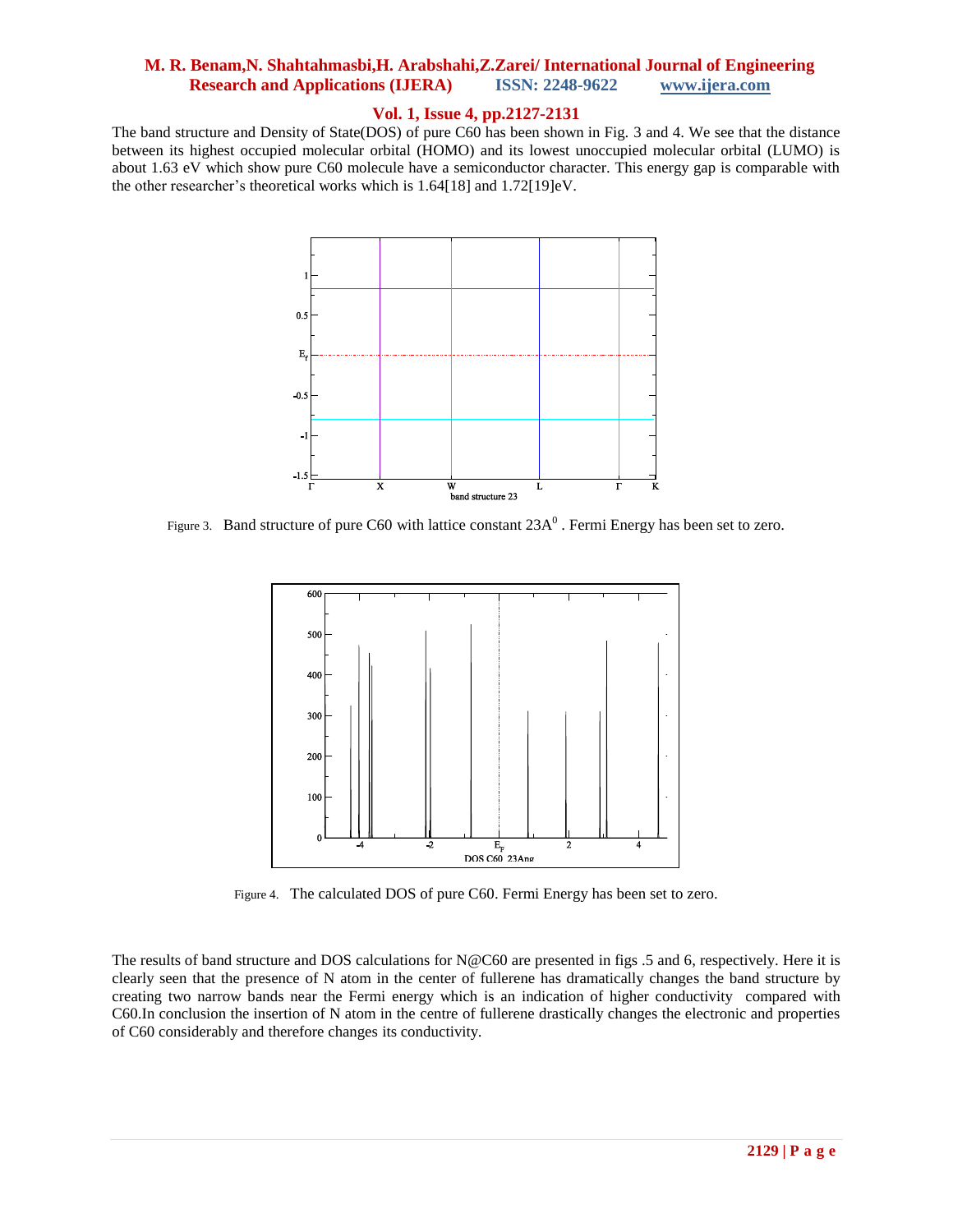

# **Vol. 1, Issue 4, pp.2127-2131**

Figure 5. The calvulated band structure of N@C60.Fermi Energy has been set to zero.



Figure 6. The calculated DOS of N@C60.Fermi Energy has been set to zero.